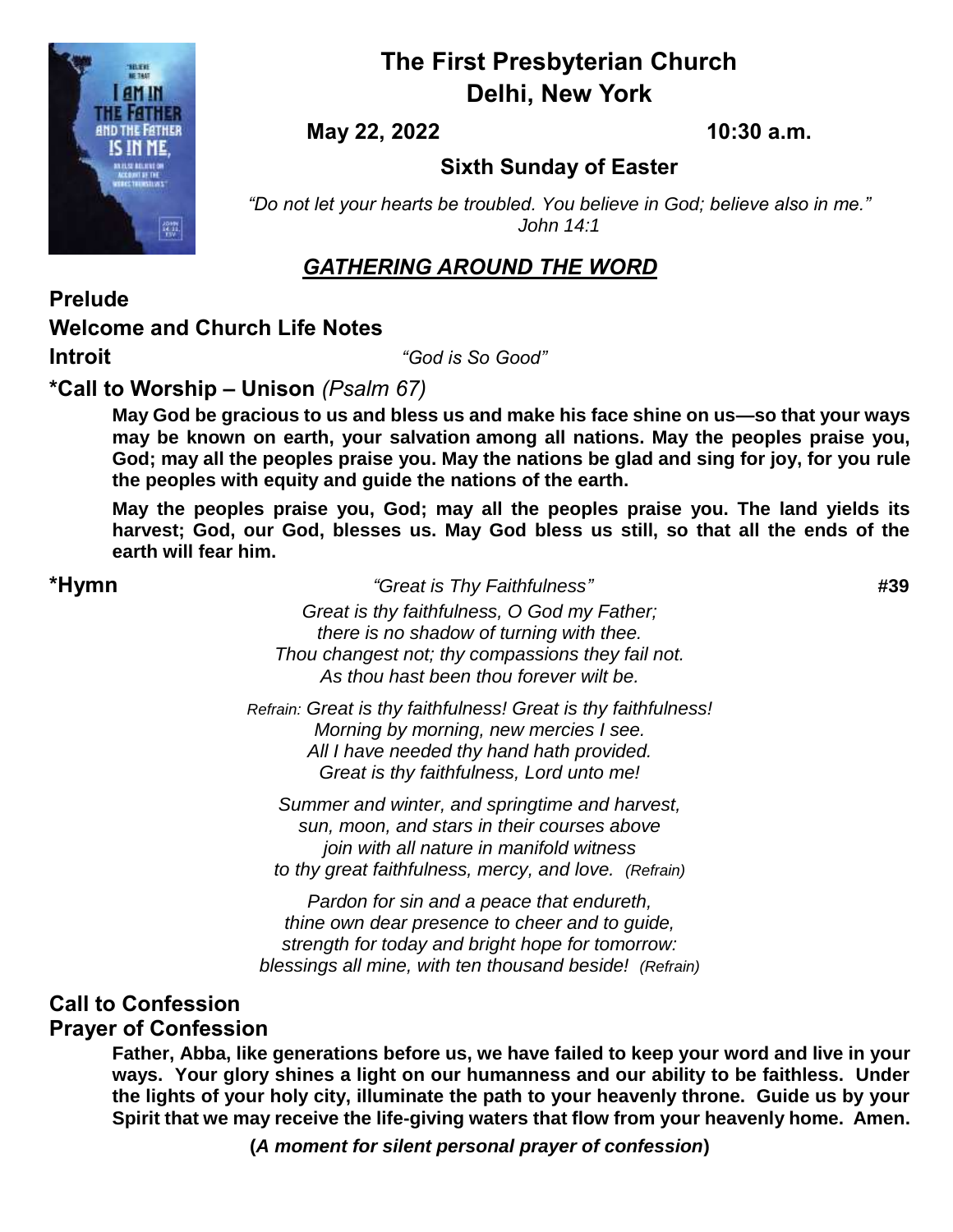#### **Assurance of Pardon**

Holy One, you have left your peace with us, that we may hear you and never become troubled by the world around us.

#### **Thanks be to God. Amen.**

#### **\*Choral Response** *"Gloria Patri"* **#581**

*Glory be to the Father, and to the Son, and to the Holy Ghost; as it was in the beginning, is now, and ever shall be, world without end. Amen, amen.*

**\*Sharing the Peace**

One: The peace of Christ be with you. **All: And also with you.**

# *PROCLAIMING THE WORD*

#### **Anthem** *"He Is Exalted"* Paris

### **Prayer for Illumination**

**Loving companion, you give your people visions, allowing us to believe in your words. We come to you today to keep our word, profess our love and proclaim our faith. Nurture our hearts with your teachings and nurture our minds with your grace. Open our eyes, our ears, our minds and our souls as we listen to your words and the message that is before us this day. Amen.**

### **Gospel Reading – John 14:23-29**

Jesus answered him, "If a man loves me, he will keep my word, and my Father will love him, and we will come to him and make our home with him. He who does not love me does not keep my words; and the word which you hear is not mine but the Father's, who sent me.

"These things I have spoken to you, while I am still with you. But the Counselor, the Holy Spirit, whom the Father will send in my name, he will teach you all things, and bring to your remembrance all that I have said to you. Peace I leave with you; my peace I give to you; not as the world gives do I give to you. Let not your hearts be troubled, neither let them be afraid. You heard me say to you, 'I go away, and I will come to you.' If you loved me, you would have rejoiced, because I go to the Father; for the Father is greater than I. And now I have told you before it takes place, so that when it does take place, you may believe.

Leader: The Gospel of Christ. **People: Thanks be to God.**

#### **New Testament Reading – Acts 16:9-15**

And a vision appeared to Paul in the night: a man of Macedonia was standing beseeching him and saying, "Come over to Macedonia and help us." And when he had seen the vision, immediately we sought to go on into Macedonia, concluding that God had called us to preach the gospel to them.

Setting sail therefore from Troas, we made a direct voyage to Samothrace, and the following day to Neapolis, and from there to Philippi, which is the leading city of the district of Macedonia, and a Roman colony. We remained in this city some days; and on the sabbath day we went outside the gate to the riverside, where we supposed there was a place of prayer; and we sat down and spoke to the women who had come together. One who heard us was a woman named Lydia, from the city of Thyatira, a seller of purple goods, who was a worshiper of God. The Lord opened her heart to give heed to what was said by Paul. And when she was baptized, with her household, she besought us, saying, "If you have judged me to be faithful to the Lord, come to my house and stay." And she prevailed upon us.

Leader: The Word of the Lord. **People: Thanks be to God.**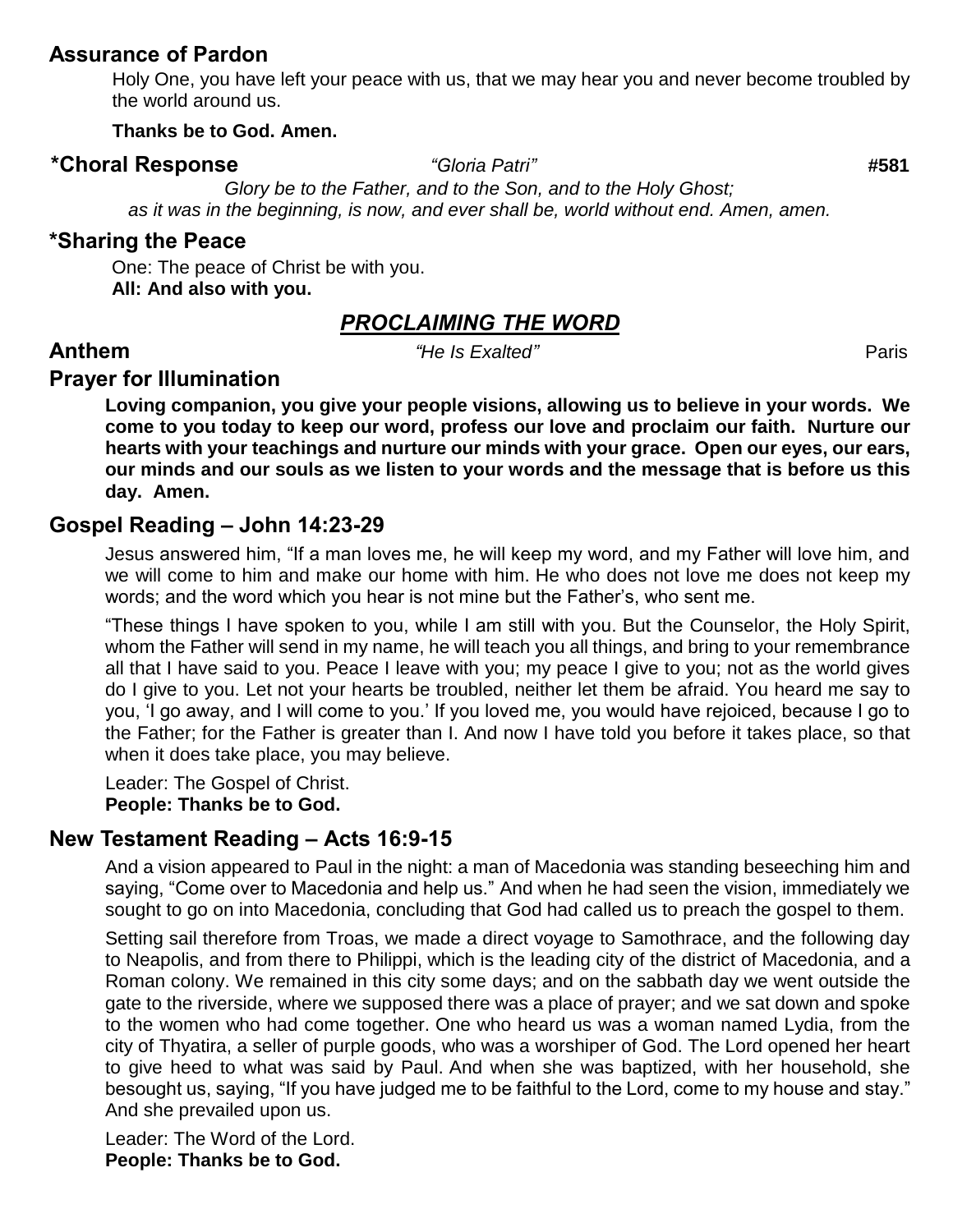# *RESPONDING TO THE WORD*

**\*Hymn** *"Praise Ye The Lord Almighty"* **#35**

*Praise ye the Lord, the Almighty, the King of creation! O my soul, praise him, for he is thy health and salvation! All ye who hear, now to his temple draw near; join me in glad adoration!*

*Praise ye the Lord, who o'er all things so wondrously reigneth, shelters thee under his wings, yea, so gently sustaineth! Hast thou not seen how thy desires e'er have been granted in what he ordaineth?*

*Praise ye the Lord! O let all that is in me adore him! All that hath life and breath, come now with praises before him! Let the amen sound from his people again; gladly for aye we adore him.*

#### **\*Heidelberg Catechism**

What is your only comfort in life and death?

**That I am not my own, but belong with body and soul, both in life and in death, to my faithful Savior Jesus Christ. He has fully paid for all my sins with his precious blood, and has set me free from all the power of the devil. He also preserves me in such a way that without the will of my heavenly Father not a hair can fall from my head; indeed, all things must work together for my salvation. Therefore, by his Holy Spirit he also assures me of eternal life and makes me heartily willing and ready from now on to live for him.**

## **Presentation of Gifts & Offerings**

#### **Call to the Offering**

Offerings may be made online at <https://fpcdelhi.org/content/offering> or by USPS mail service.

#### **Offertory**

#### **\*Choral Response** *"Praise God, from Whom All Blessings Flow"* **#606**

*Praise God, from whom all blessings flow; praise him, all creatures here below; praise him above, ye heavenly host; praise Father, Son, and Holy Ghost. Amen.*

#### **\*Prayer of Dedication**

**God of eternity, enthroned in glory, we come before you bringing our gifts. We humbly submit to your sovereign will. You are the source of all righteousness; we offer ourselves as ambassadors for peace. You are the source of justice; we give of our substance to alleviate hunger and want. You are the means by which all the earth shall prosper; we shall go into all nations and bless your name. In all things we give you our thanks and our praise. Amen.**

#### **Prayer Hymn** *"Sanctuary"* **#701**

*Lord, prepare me to be a sanctuary, pure and holy, tried and true. With thanksgiving, I'll be a living sanctuary for you.*

#### **Prayers of the People and The Lord's Prayer**

… "forgive us our debts as we forgive our debtors"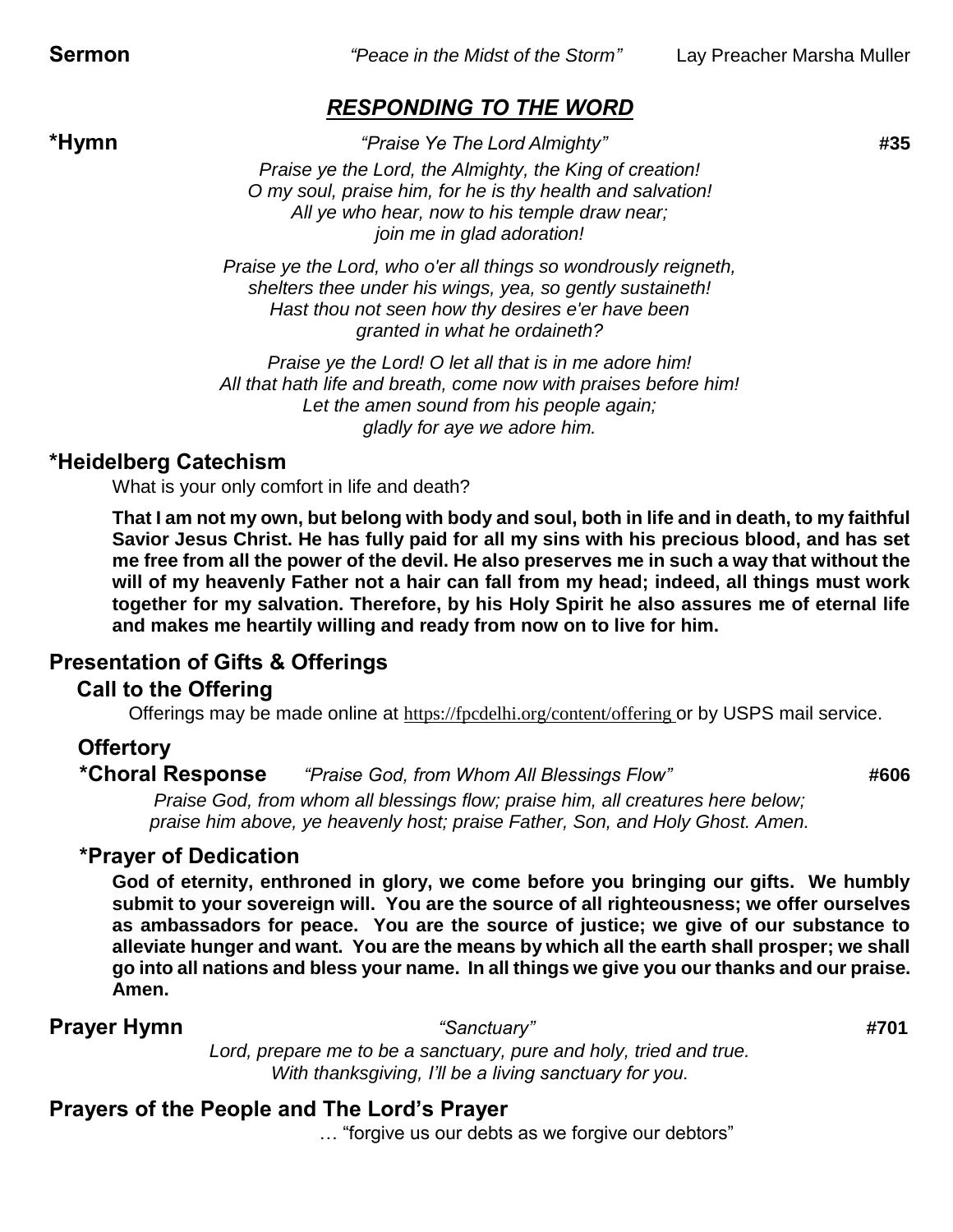| *Hymn           | "Immortal, Invisible, God Only Wise" verses 1 & 2<br>Immortal, invisible, God only wise,<br>in light inaccessible hid from our eyes,<br>most blessed, most glorious, the Ancient of Days,<br>almighty, victorious, thy great name we praise.                       | #12 |
|-----------------|--------------------------------------------------------------------------------------------------------------------------------------------------------------------------------------------------------------------------------------------------------------------|-----|
|                 | Unresting, unhasting, and silent as light,<br>nor wanting, nor wasting, thou rulest in might:<br>thy justice, like mountains high soaring above;<br>thy clouds, which are fountains of goodness and love.                                                          |     |
| *Benediction    |                                                                                                                                                                                                                                                                    |     |
| *The Sending    | "Immortal, Invisible, God Only Wise" verses 3 & 4<br>To all, life thou givest, to both great and small.<br>In all life thou livest, the true life of all.<br>We blossom and flourish like leaves on the tree,<br>then wither and perish; but naught changeth thee. | #12 |
|                 | Thou reignest in glory; thou dwellest in light.<br>Thine angels adore thee, all veiling their sight.<br>All praise we would render; O help us to see<br>'tis only the splendor of light hideth thee!                                                               |     |
| <b>Postlude</b> |                                                                                                                                                                                                                                                                    |     |

*CCLI License # 275648*

**Thought for the Day***: "Kindness is like a garden of blessings." —Sirach 40:17*

\*\*\*\*\*

Leading us in worship this morning: Lay Preacher Marsha Muller, Worship Leader Billy Meredith, Music Director Darcy Gibson, Liturgist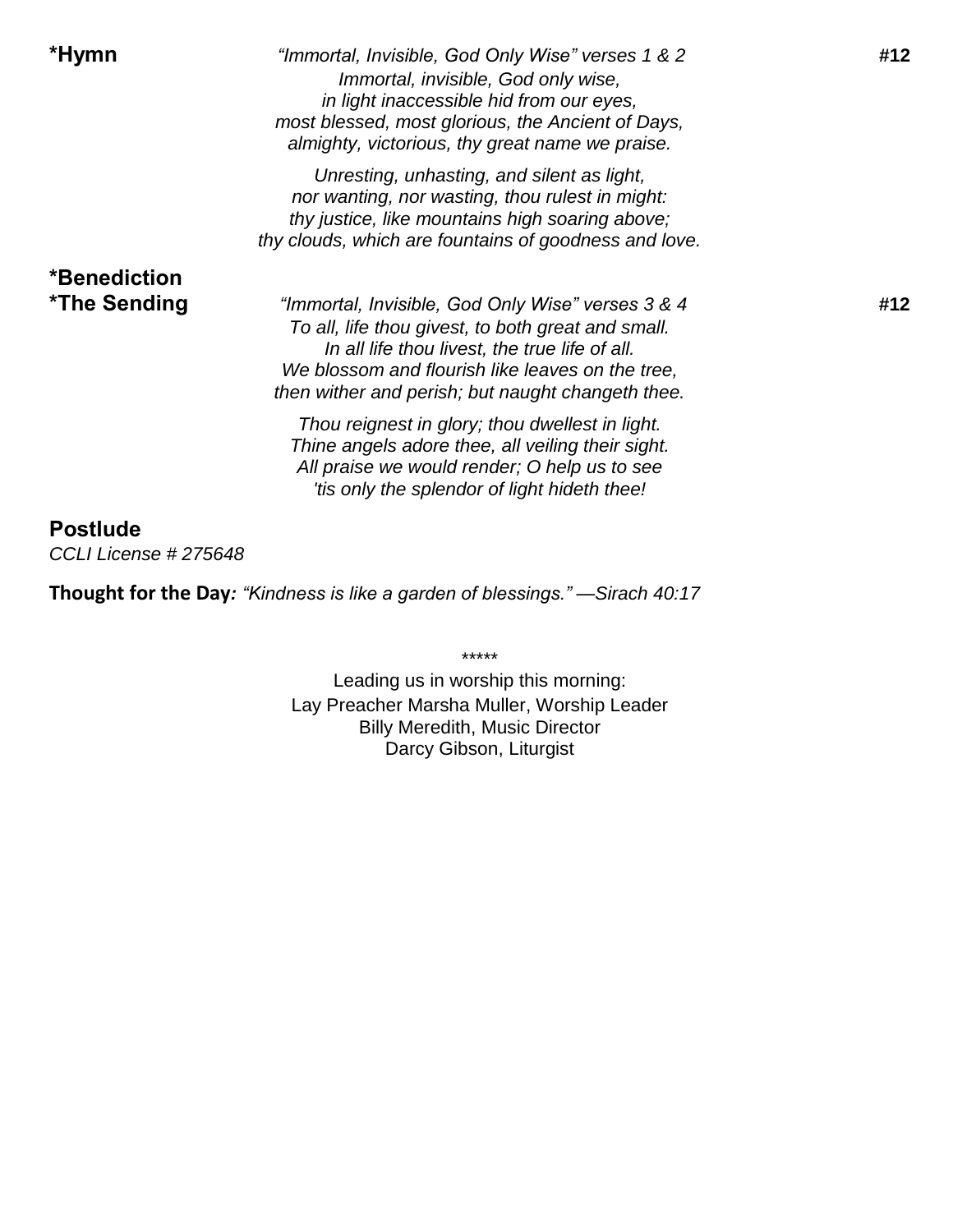

On the sabbath, Paul and his companions worshiped with Lydia and the other women (Acts 16:13-14). May God open our hearts today as he did theirs.

*(Prayer)* Quiet our hearts and minds, dear Jesus. Help us sense the peaceful rhythm of your heartbeat against us.

Your **tithes and offerings** may be made online via PayPal, click the donate button at **<https://fpcdelhi.org/content/offering>**, or by regular USPS mail (4 Clinton Street, Delhi, NY 13753).

**For the time that we are without a full-time pastor, members of Session will be taking turns in serving as a go-to person if a pastoral need arises.** For the month of May, it will be Kathy Sullivan who will serve as the contact person. Carolyn Massey will serve in June.

**The May-June Courier** and our **Devotional booklets** (Upper Room and Daily Bread) are available outside the office and in the new narthex. Please take one for your daily devotions!

**The last Sunday of every month is a BOUNTIFUL GIVING SUNDAY**. The Delhi Food Pantry is accepting **non-perishable food items.** You can also donate via<https://fpcdelhi.org/content/offering> or give cash or check donations designated for the food bank. Please make checks out to First Presbyterian Church. Checks may also be mailed via regular mail to the church at 4 Clinton Street, Delhi NY 13753.

**THOUGHTS ON GIVING:** *"…Do not let your hearts be troubled or afraid." (John 14:27)* Our limited human understanding cannot begin to understand the immense power of God. Instead of trusting in God, we often think we can control every outcome. Do you want to make God laugh? Tell him your plans. The next time worry, anxiety or fear creeps in, thank God for all he has given you and trust that he has a better plan for you. Make God your first choice and not your last resort.

**STEWARDSHIP PRAYER:** That the next time worry, anxiety or fear enters our life, make God your first choice and not your last resort.

The **Per Capita** amount for 2022 has been set at \$42.00 per member.

| <b>Virtual and Sanctuary Attendance</b>    | 48 - 35 in sanctuary $+$ |
|--------------------------------------------|--------------------------|
| Sunday 5-15-2022                           | Approx. 13 virtual       |
| The amount needed each week                | $$2,147.35*$             |
| The amount given week of 5-15-2022         | \$1,784.00               |
| The amount needed year-to-date             | \$42,947.00              |
| The amount given YTD as of 5-15-2022       | \$39,507.23              |
| Fuel Fund given YTD as of 5-15-2022        | \$1,925.00               |
| Kirk Receipts week of 5-8-22 to 5-14-22    | \$910.84                 |
| Mission giving week of 5-15-2022           | \$80.00                  |
| Mission giving YTD as of 5-15-2022         | \$820.00                 |
| Apportionment Needed 2022                  | \$7,182.00               |
| Apportionment received YTD as of 5-15-2022 | \$1,695.58               |

\*The amount needed each week is total expenses minus budgeted savings transfers.

Thank you for everything you are doing to keep yourself and others safe as we worship and fellowship together virtually and in person!